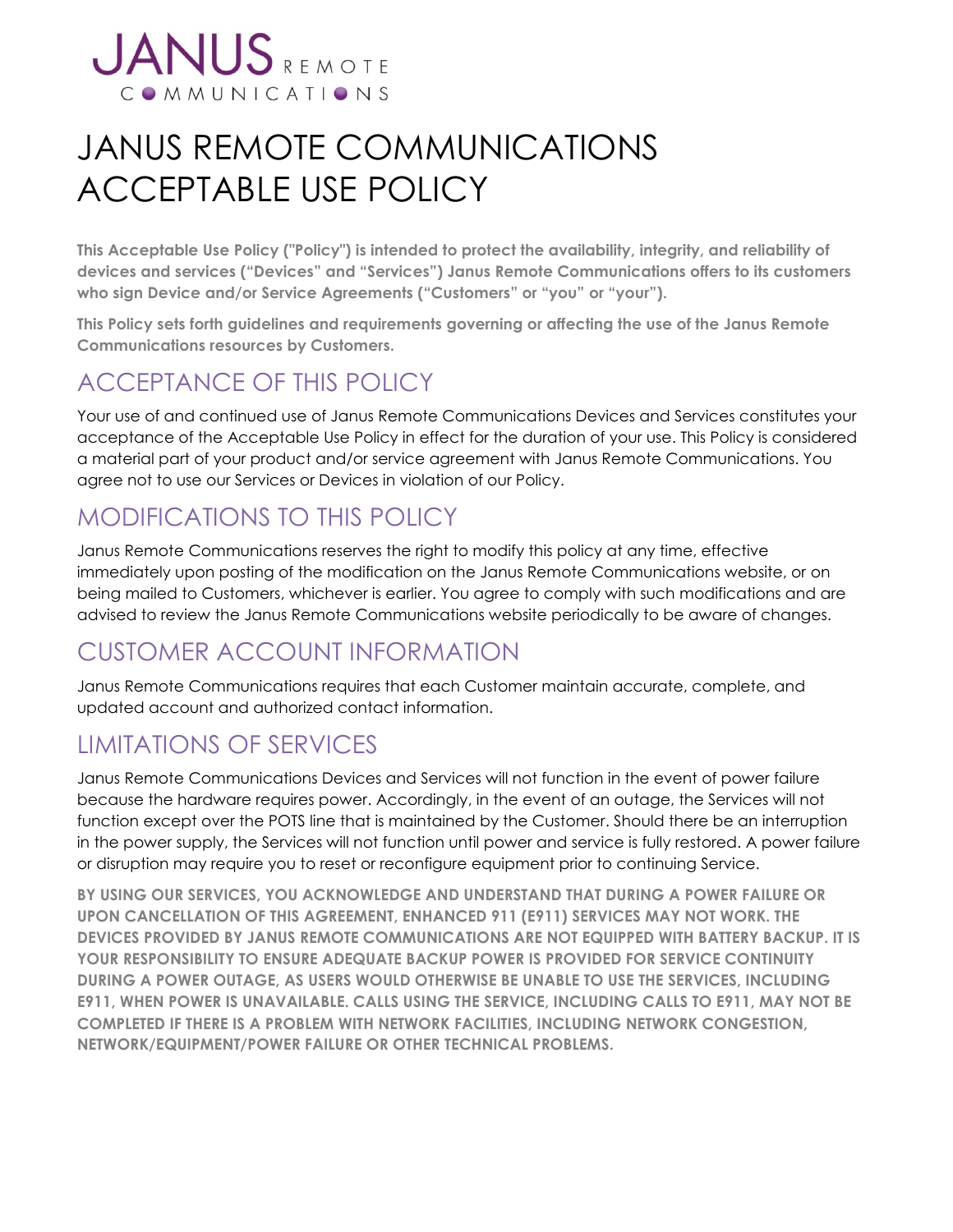# ENFORCEMENT OF THIS POLICY

**JANUS REMOTE COMMUNICATIONS MAY, IN ITS SOLE DISCRETION, SUSPEND OR TERMINATE THE PROVISION OF THE SERVICES OR ANY PART THEREOF TO A CUSTOMER AT ANY TIME AND WITHOUT WARNING FOR ANY VIOLATION OF ANY PART OF THIS POLICY. JANUS REMOTE COMMUNICATIONS PREFERS TO ADVISE CUSTOMERS OF INAPPROPRIATE BEHAVIOR AND ANY NECESSARY CORRECTIVE ACTION, AND THEREFORE TERMINATION IS NOT OUR FIRST CHOICE. HOWEVER, CONTINUING OR FLAGRANT VIOLATIONS OF THE POLICY, PARTICULARLY THOSE THAT ADVERSELY IMPACT OTHERS, WILL CAUSE JANUS REMOTE COMMUNICATIONS TO ACT IMMEDIATELY, AND MAY LEAD TO TERMINATION OF SERVICE. OUR FAILURE TO ENFORCE THIS POLICY, FOR WHATEVER REASON, SHALL NOT BE CONSTRUED AS A WAIVER OF OUR RIGHT TO DO SO AT ANY TIME.** 

## PROHIBITED ACTIONS

Customer must use the Devices and Services only in a manner that, as determined in Janus Remote Communication's sole discretion, are consistent with the purposes of such Devices and Services. Customer shall not engage in any activity (whether legal or illegal) that results in harm to Janus Remote Communications, our Devices or Services, any Customer or third party, or any other customer's use or enjoyment of the Devices and Services.

A Customer will be deemed in violation of this Policy if Janus Remote Communications determines, in its sole discretion, that any action of Customer, in connection with the use of the Devices and Services is: (a) inconsistent with the purposes of such Devices and Services or (b) violates any local, state, federal or international law, statute, agency decision, regulation, ordinance, executive order or any other legally binding governmental directive.

**INDIRECT OR ATTEMPTED VIOLATIONS OF THIS POLICY, AND ACTUAL OR ATTEMPTED VIOLATIONS BY A THIRD PARTY ON ANY CUSTOMER'S BEHALF, WILL BE DEEMED VIOLATIONS OF THE POLICY BY SUCH CUSTOMER.** 

The following are some, but not all, of the actions that constitute a material breach of this Policy and are prohibited under this Policy if taken: (a) in connection with Customer's use of the Services or (b) in any other manner that results in harm to Janus Remote Communications, the Devices and Services, or any Customer or third party (as determined solely by Janus Remote Communications):

- 1. Any activity which violates any local, state, or federal law;
- 2. Any activity that violates the rules, regulations and policies of any network, server, website, database or service provider that is accessed through the Customer's Janus Remote Communications account;
- 3. Any activity which is defamatory, fraudulent, indecent, offensive or deceptive;
- 4. Any activity which threatens, harasses, abuses or intimidates others;
- 5. Any activity which causes damages to, including the name or reputation of, Janus Remote Communications, its affiliates and/or subsidiaries, and/or third party providers;
- 6. Any purposes which are not consistent with the Customer' Agreement(s) with Janus Remote Communications;
- 7. Any activity which interferes with other Customers' use of the Devices and Services provided by Janus Remote Communications;
- 8. Fraudulent activity, including misrepresenting oneself to harm others, impersonating others; or
- 9. Attempting to interfere with service to any user, host, or network ("denial of service attacks").

Janus Remote Communications Devices and Services are for the exclusive use of the Customer, and Customer is explicitly prohibited from any resale, assignment, transfer, relicense, subdivision, structuring for access by multiple parties, or other sharing or allocation for use by others without Janus Remote Communication's prior written consent.